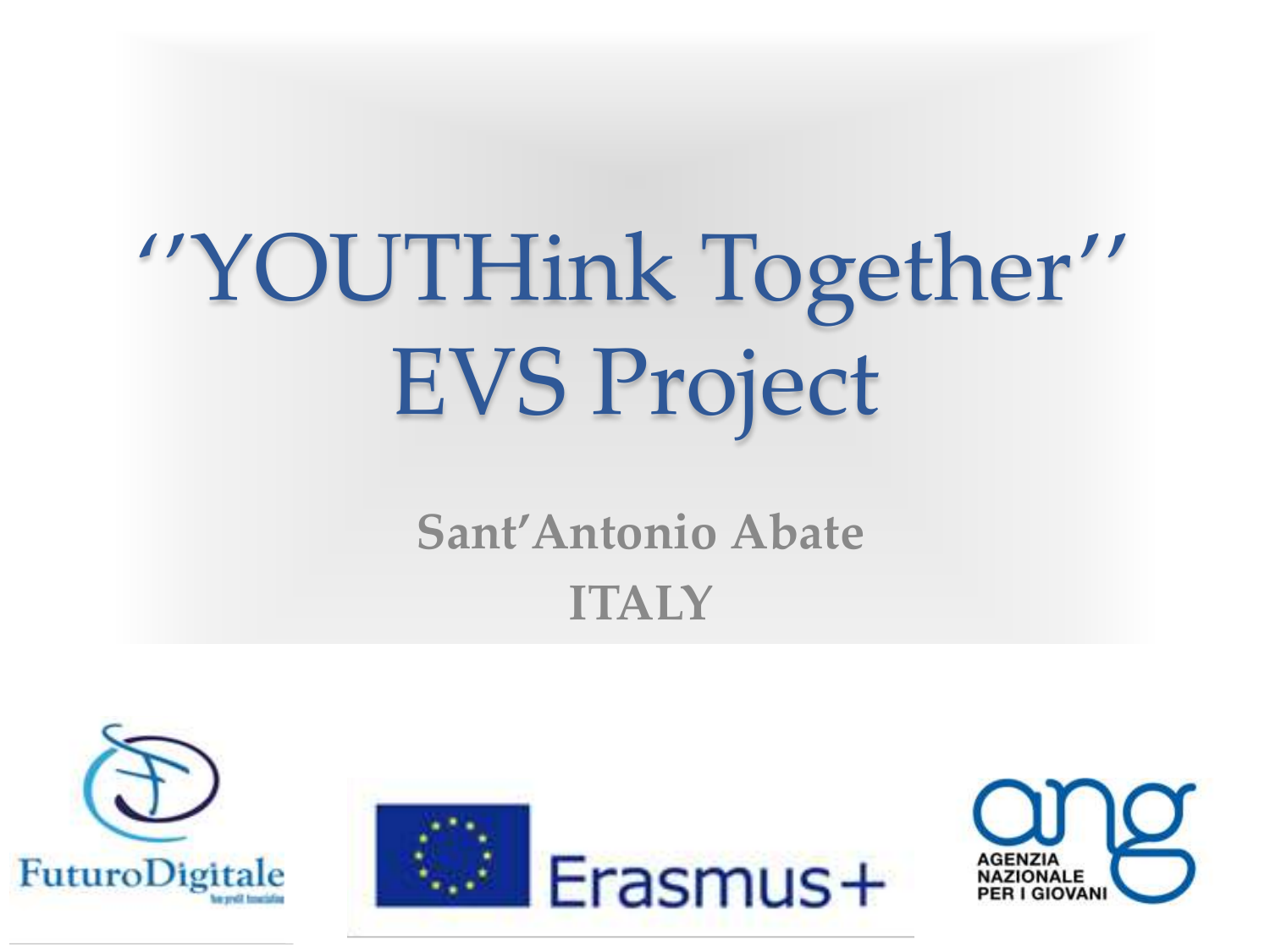### What is EVS? **YOUTHink Together**

The **European Voluntary Service (EVS)** is part of the Key Action 1 - "Mobility for young people and youth workers" of the Erasmus+ Programme. It supports transnationalvoluntary service by young people. Its aims are to develop solidarity and promote tolerance among young people, primarily so as to sustain social cohesion in the European Union. It encourages active citizenship and enhances mutual understanding among young people. These general objectives will be achieved by:

• helping young people participate in various forms of voluntary activities, both within and outside the European Union;

- giving young people the opportunity to express their personal commitment through voluntary activities at European and international level;
- involving young people in projects fostering solidarity between citizens of the European Union;
- involving young volunteers in a non-profit-making, unpaid and full-time activity for the benefit of the general public in a country other than their country of residence.

The European Voluntary Service is a "learning" service: through non-formal learning experiences young volunteers will improve and acquire skills for their personal, educational and professional development, and add to their general social integration.

*Source*: EACEA Info Kit

The European Voluntary Service is financed by the European Union through the Erasmus+ Programme. *YOUTHink Together* is also an EU-funded project (nr. **2016-2-IT03-KA105-008989**).





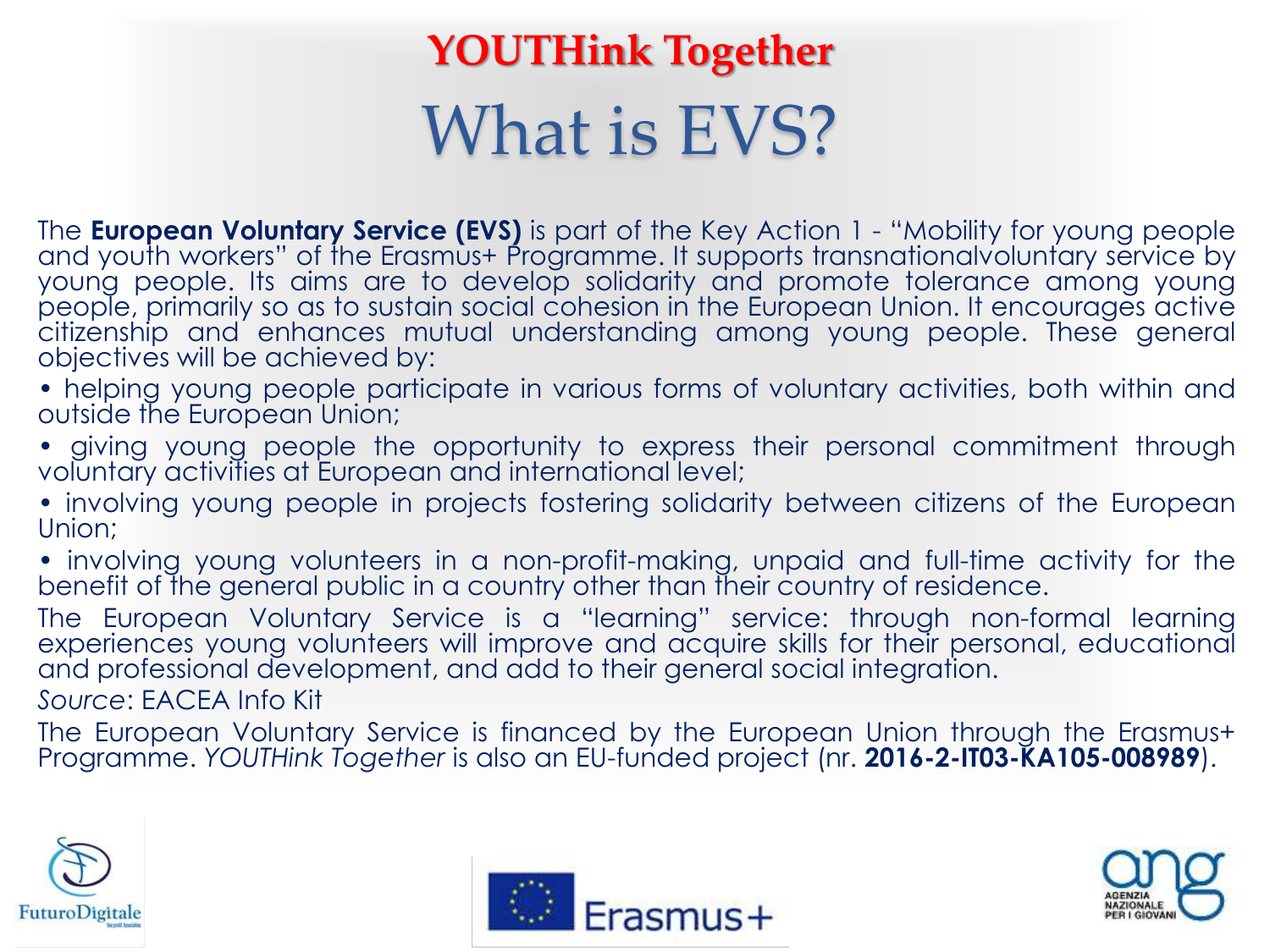### The project

*YOUTHink Together* is an EVS project focused on putting at the Centre the role of volunteers in creating a real shift at local level. The project will be placed in a former industrial place near Naples converted to cultural, sport and youth activities where a flourishing youth group is growing. Such a building is placed close to the center of the town, hence close to all the services.

The **two European volunteers** will be integrated in the ordinary activities of the Centre and the Association, but they will be also part and creators of new activities.









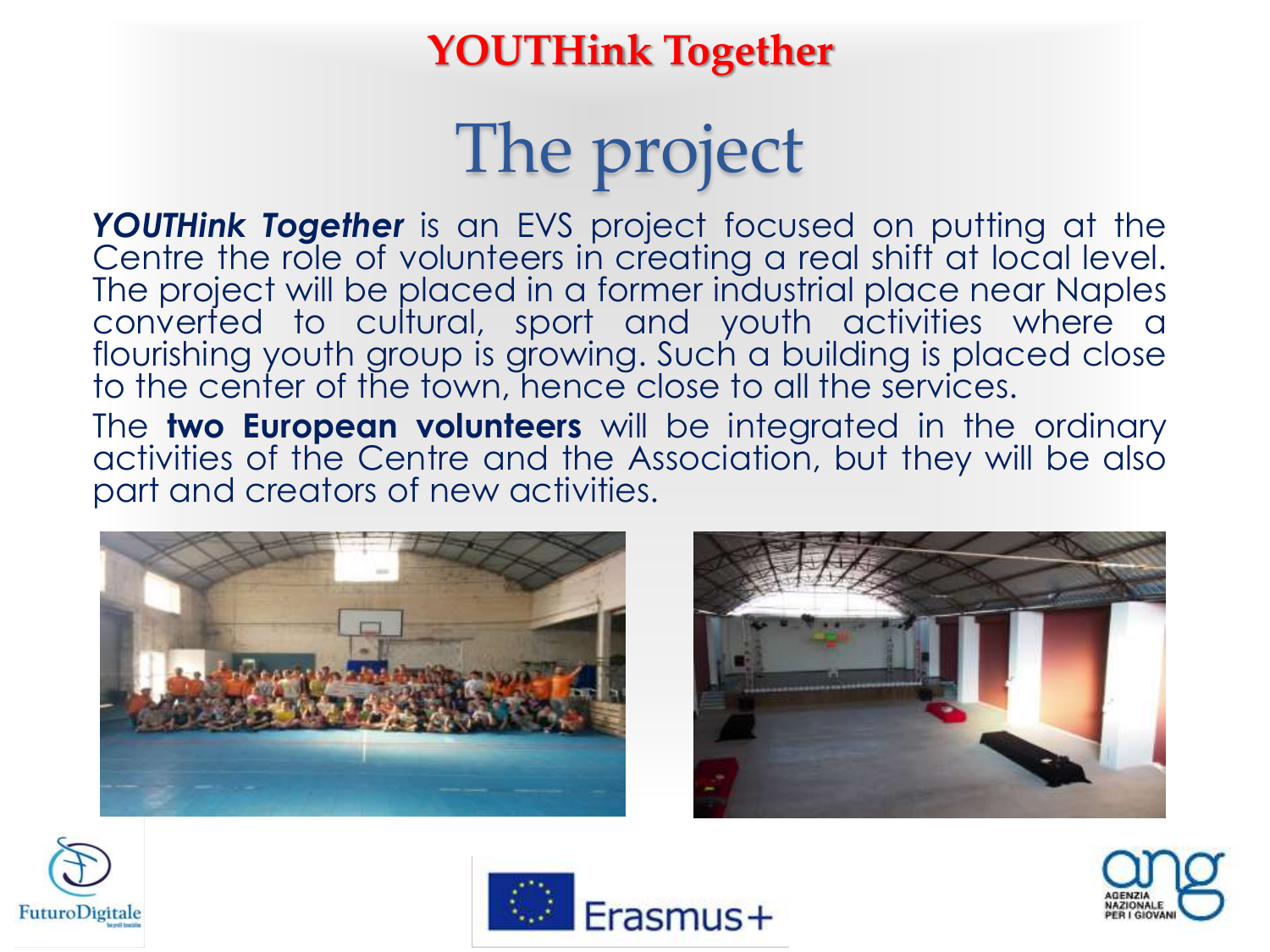The project

- Duration: **10 months**
- Start date: **1 st of April, 2017**
- End date: **10th of February, 2018**
- Venue: the project will take place in a **youth center**, where Futuro Digitale has its office. The Center is attedend by about 1.000 youngsters per week.
- **Financial conditions**: food, accommodation, training and travel are fully covered by Erasmus+.
- A monthly **pocket money** is foreseen.







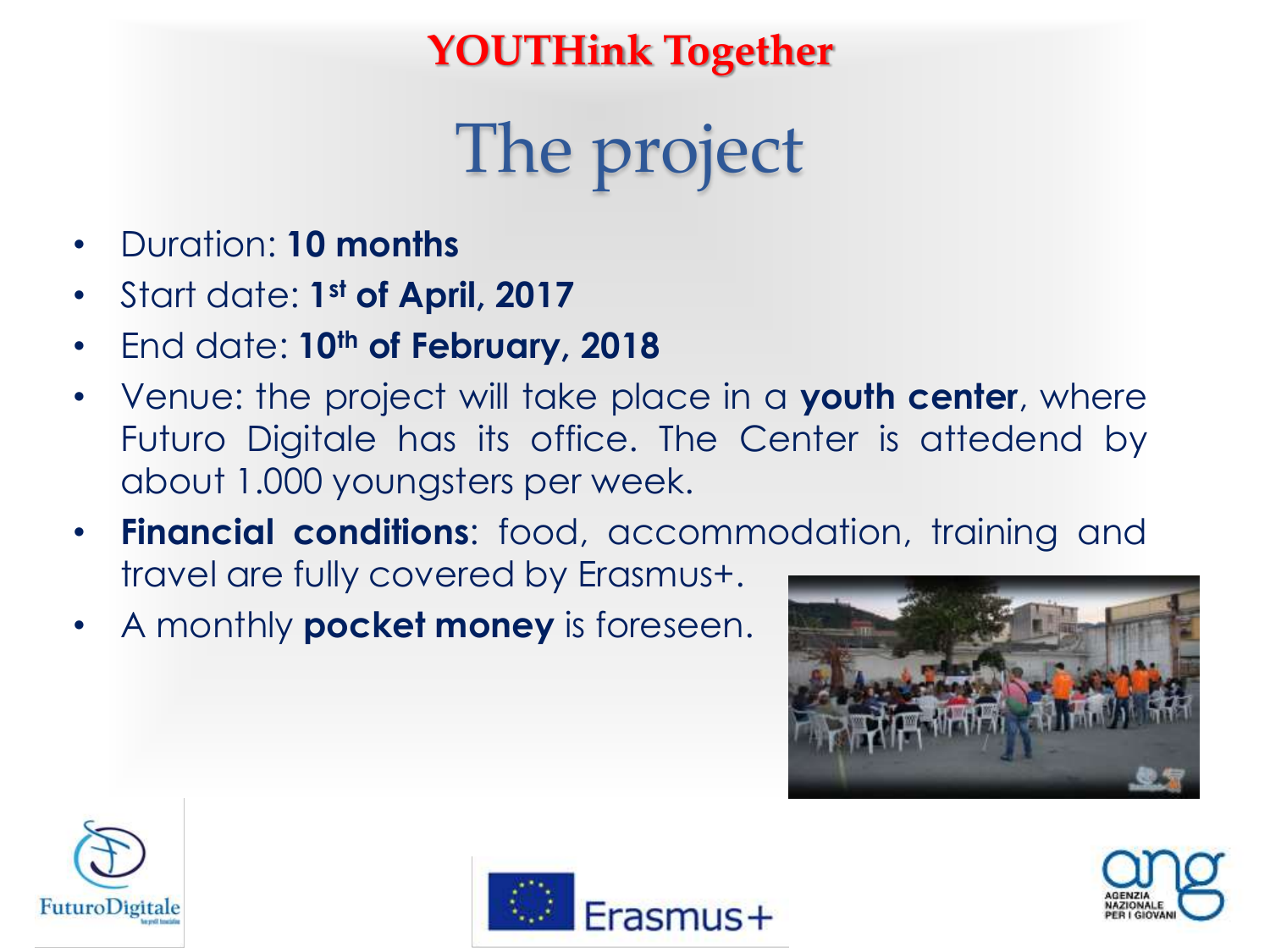# Hosting Organisation

The project will be hosted by **Futuro Digitale Association (Campania)**.

Futuro Digitale Association works to promote youth empowerment through concrete possibilities of development connected to e-learning, traineeships, voluntary activities and personalised patterns of working periods. We focus in orienteering youth through non-formal education strategies, but also as agency for micro-credit consultancy (mentorship and bureaucracy support) and for Italian teaching for foreigners as well as an ICT training centre.

We have worked with more than 400 youth for KA1 Erasmus+ (youth exchanges, training courses and EVS projects) and we are collaborating in 14 KA2 Erasmus+ actions. We work in three Italian regions and we have already hosted a lot of European youngsters for Erasmus+ and mobility experiences.

To find out more, just visit us at [www.futurodigitale.org](http://www.futurodigitale.org/)





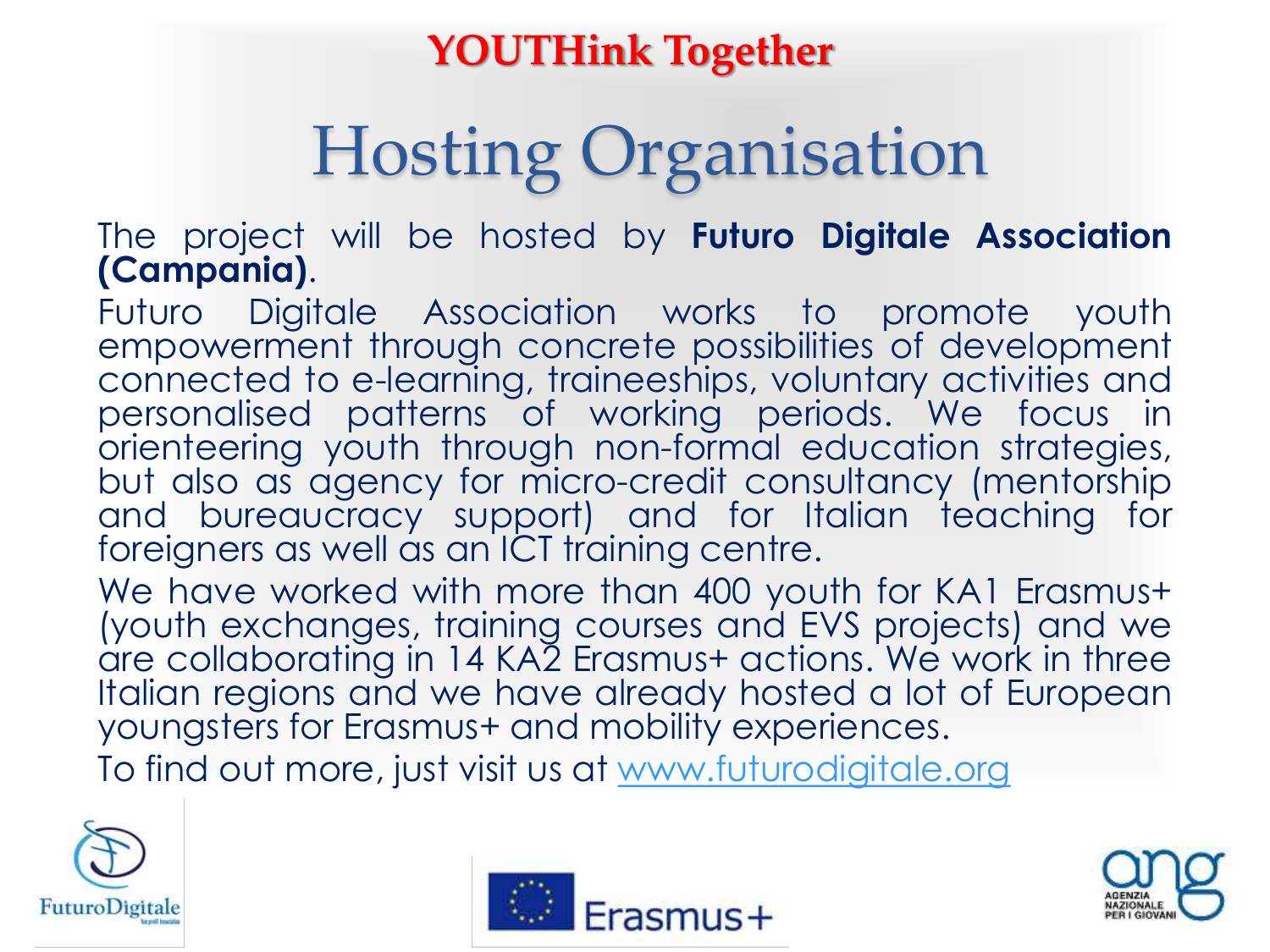# Sending Organisations

The partnership is composed by 3 organisations:

- **Associazione Futuro Digitale** (ITALY) as Coordinating and Hosting organisation [evs@futurodigitale.org](mailto:evs@futurodigitale.org) - [www.futurodigitale.org](http://www.futurodigitale.org/)
- **Europa Aquì** (SPAIN) as Sending organisation (1 volunteer) contact: [europaqui@gmail.com](mailto:europaqui@gmail.com) website: [www.europaqui.org](http://www.europaqui.org/)
- **Globala Kronoberg** (SWEDEN) as Sending organisation (1 volunteer) contact: [joana.pinheiro@globalakronoberg.se](mailto:joana.pinheiro@globalakronoberg.se) website: [www.globalakronoberg.se](http://www.globalakronoberg.se/)





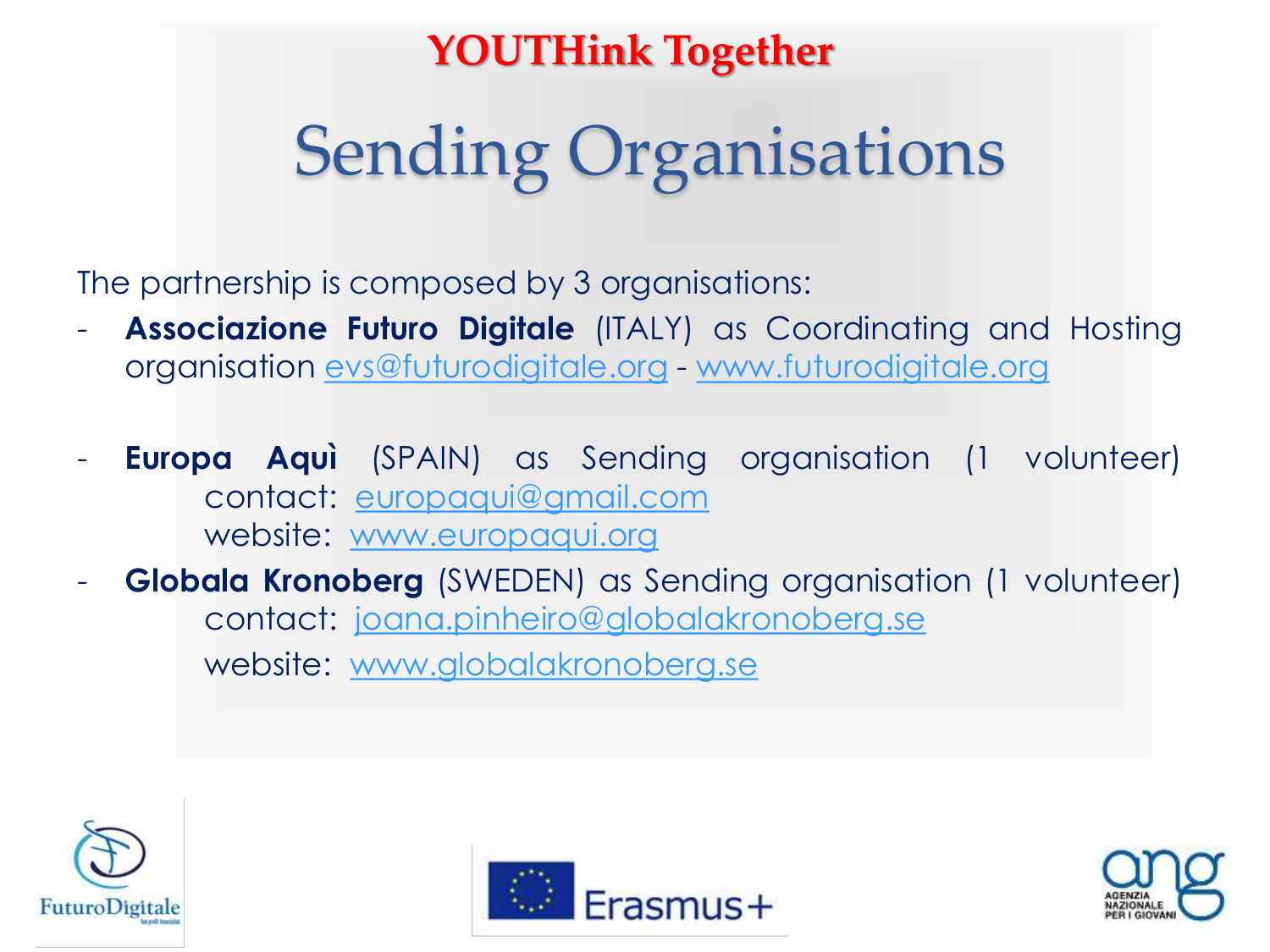### Where **YOUTHink Together**

The project will be implemented in Sant'Antonio Abate (Province of Naples). It is a quiet town of 20.000 inhabitants, located in an amazing position in terms of attractions, touristic places and opportunities.

Municipality: **[www.comunesantantonioabate.it](http://www.comunesantantonioabate.it/)**

Video of youth videomakers about the city: [www.youtube.com/watch?v=KsOt\\_tDTihY](https://www.youtube.com/watch?v=KsOt_tDTihY)



AGENZIA

**NAZIONALE PER LGIOVAN** 

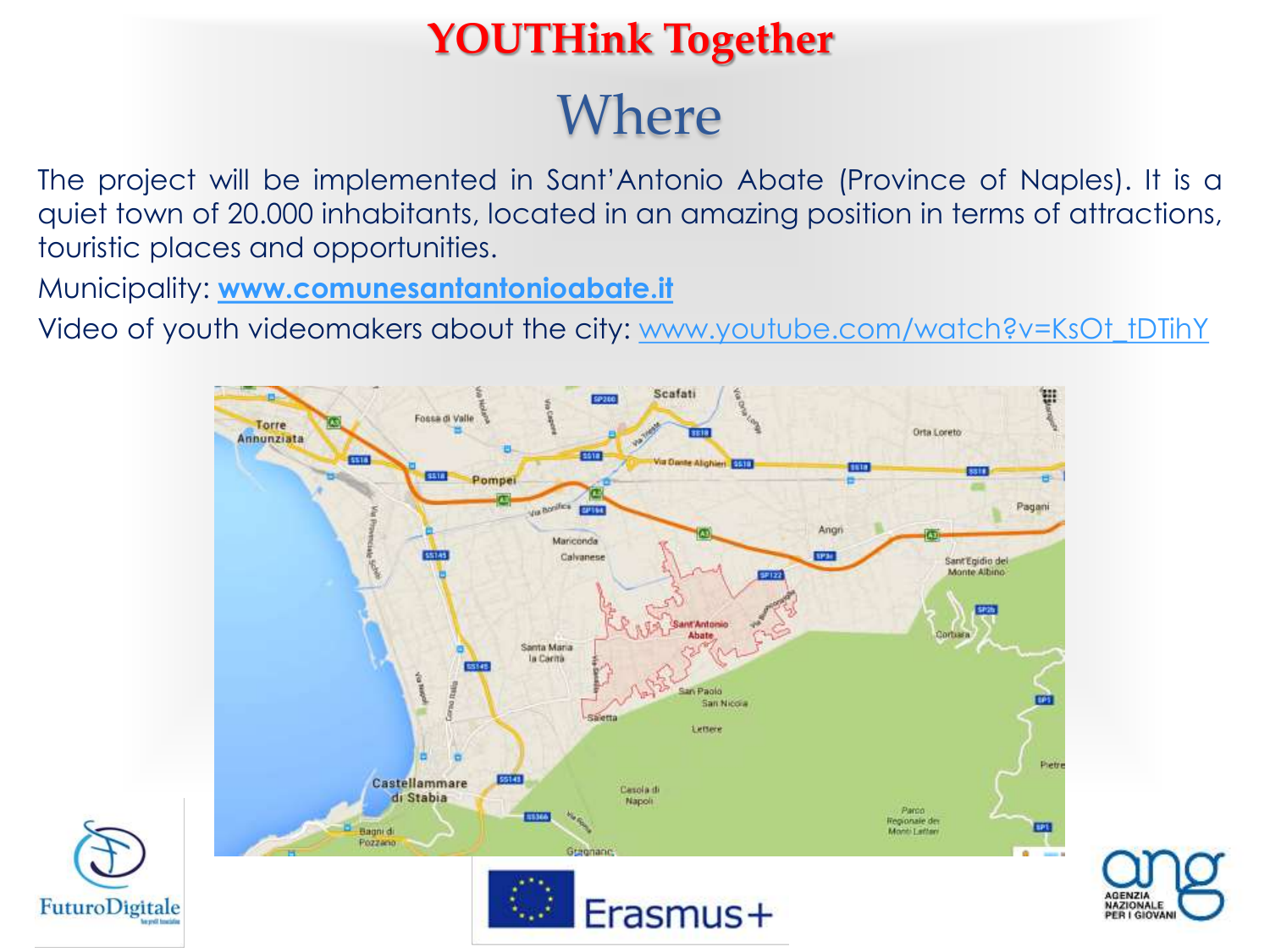### Surroundings **YOUTHink Together**

Sant'Antonio Abate is very close to a lot of important cities and places of Campania Region. Some examples: **Naples** (30 km), **Sorrento** (20 km), **Amalfi Coast** (15 km), **Vesuvius** (20 km), **Salerno** (23 km), **Pompeii** (5 km).

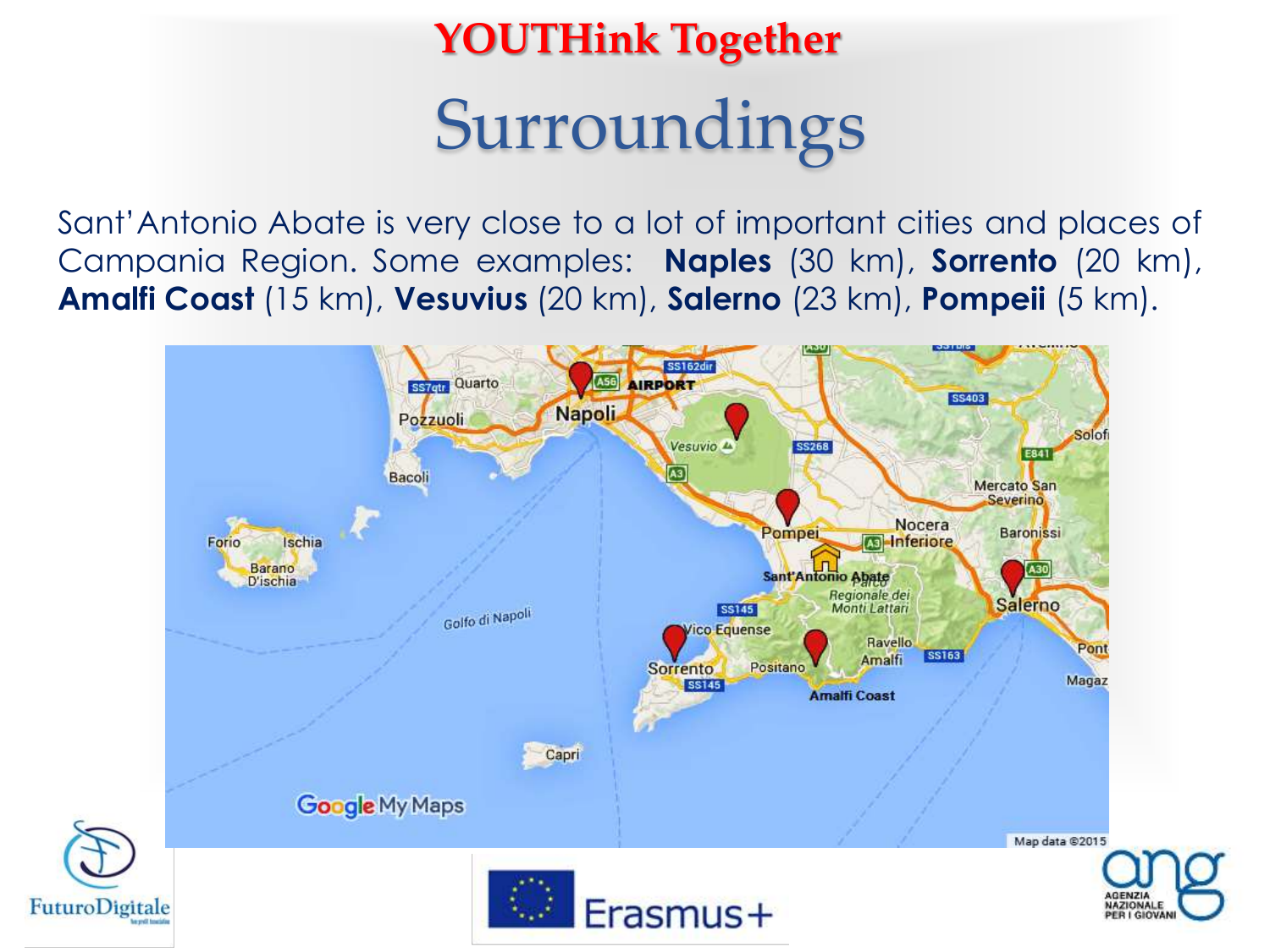#### **How to reach Sant'Antonio Abate from the airports?**

**1. From the airport of Naples - Capodichino, there are shuttle buses every hour leading you to Castellammare di Stabia (direction Sorrento), very close to our town. The bus company is "Autolinee Curreri Viaggi". You will find the bus just out of the airport. Bus timeline: http://www.curreriviaggi.it/autolinee/images/AUTOLINEE\_CURRERI.pdf . We can also provide a private car service to pick you up at the airport. It costs 15 euros.**

**2. In case you land in Rome: from Fiumicino or Ciampino airports there are also trains and buses leading you to Termini Station, the main railway station of Rome. Here you can check prices and time tables for your buses from the airport to Termini station.**

**<http://www.tambus.it/index.php?lang=es>** <u>tp://www.terravision.eu/spagnolo/airport\_transfer/bus-aeropuerto-de-fiumicino-roma-</u> **[3/?noredirect=es\\_ES](http://www.terravision.eu/spagnolo/airport_transfer/bus-aeropuerto-de-fiumicino-roma-3/?noredirect=es_ES)**

**<http://www.sitbusshuttle.com/es/fiumicino/>**

**From there, you can find connection to Naples Central Station. Then, buses to our town, company name "CSTP", out of the station.**

**We can also provide a private car service to pick you up at Naples Central Station. It costs 10 euros.**

![](_page_8_Picture_8.jpeg)

![](_page_8_Picture_9.jpeg)

![](_page_8_Picture_10.jpeg)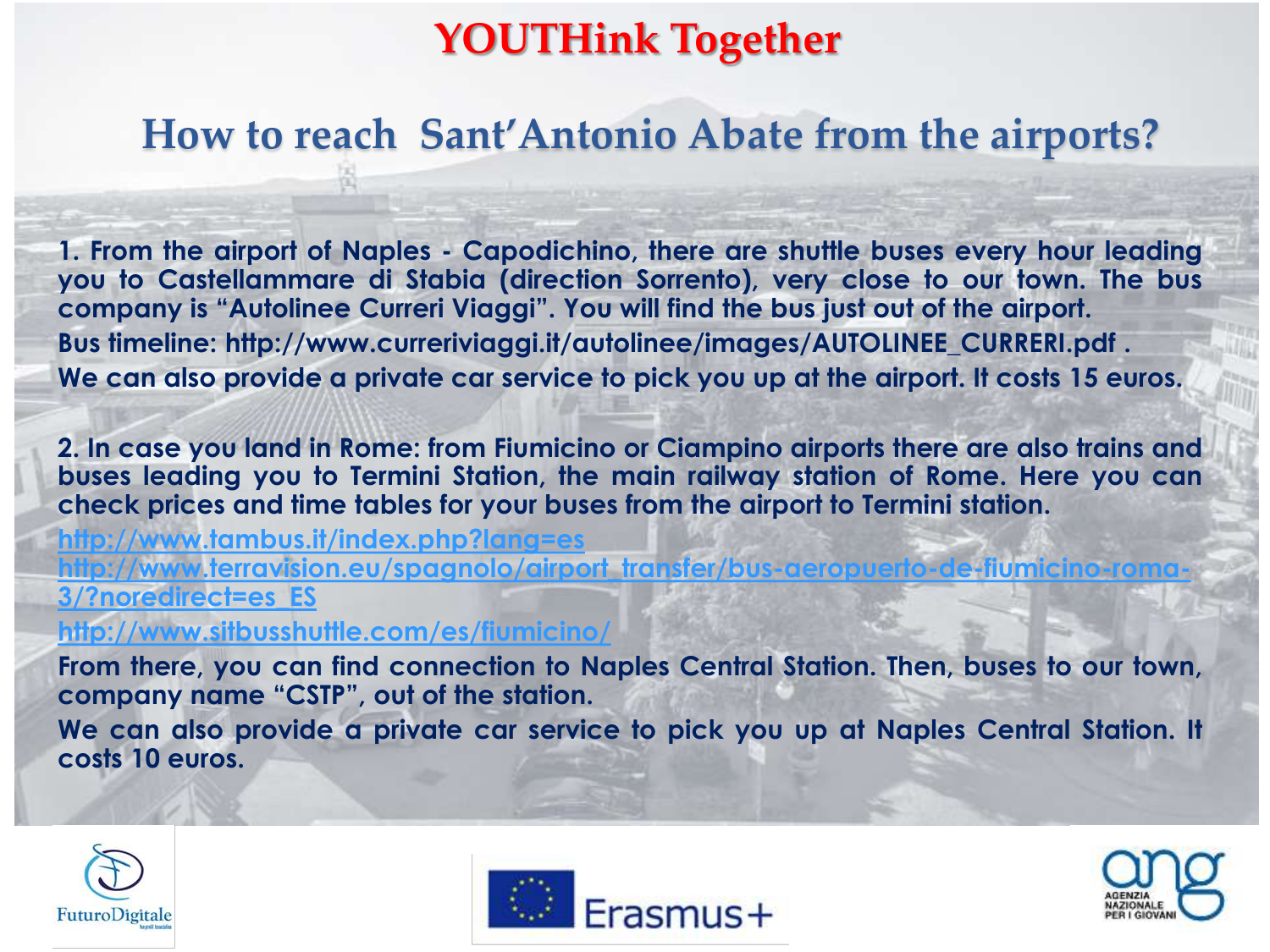### Project's activities 1/3

The volunteers will be actively involved in **different and various tasks**. First of all, they will be part of the ordinary activities of Futuro Digitale, such as the participation and organisation of EU and intercultural events, but also on specific projects created for "*YOUTHink Together*". One of the aim will be their **inclusion in the local community**, for a bilateral contribution to the social and human growth of the people involved.

![](_page_9_Picture_3.jpeg)

![](_page_9_Picture_4.jpeg)

![](_page_9_Picture_5.jpeg)

![](_page_9_Picture_6.jpeg)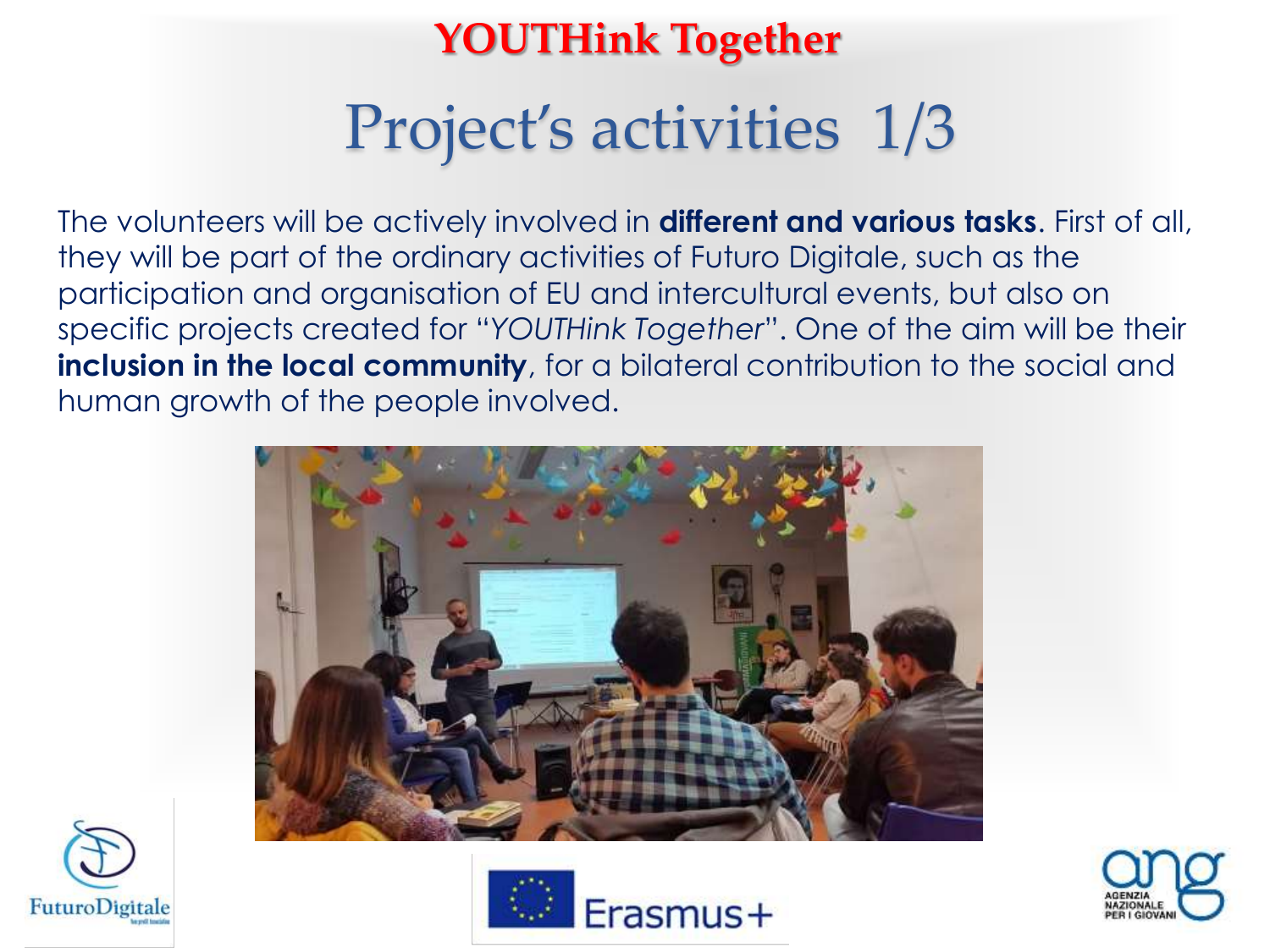### Project's activities 2/3

The overall calendar will reflect a number of activities referred to the association Futuro Digitale:

- Practical work in **revamping the ex-industrial structure** (some areas are being converted in sports pitches, in theatre places etc.). Volunteers will be working together with the local youth to support them in the local planning & restoration and in the requalification of the building;
- Volunteers will be in charge of **creating educational activities on transversal skills** (the eight foreseen by EU) both for children and for youth, in order to prepare them on **Erasmus+ Programme**, as well as supporting them in their social empowerment referred to employability and entrepreneurship.
- Volunteers will have to steer educational activities together with local youth workers such as **workshops, info days, school meetings**, theatre activities etc. A lot of **events** will take place during the 10 months of the project: Move Week, Europe Day, OroRosso (a festival about traditional foods), Volunteering Day, Multiliguism Forum, etc. Futuro Digitale carries out these events every year, but the contribution of the EVS volunteers can be a real added value to innovate them.

![](_page_10_Picture_6.jpeg)

![](_page_10_Picture_7.jpeg)

![](_page_10_Picture_8.jpeg)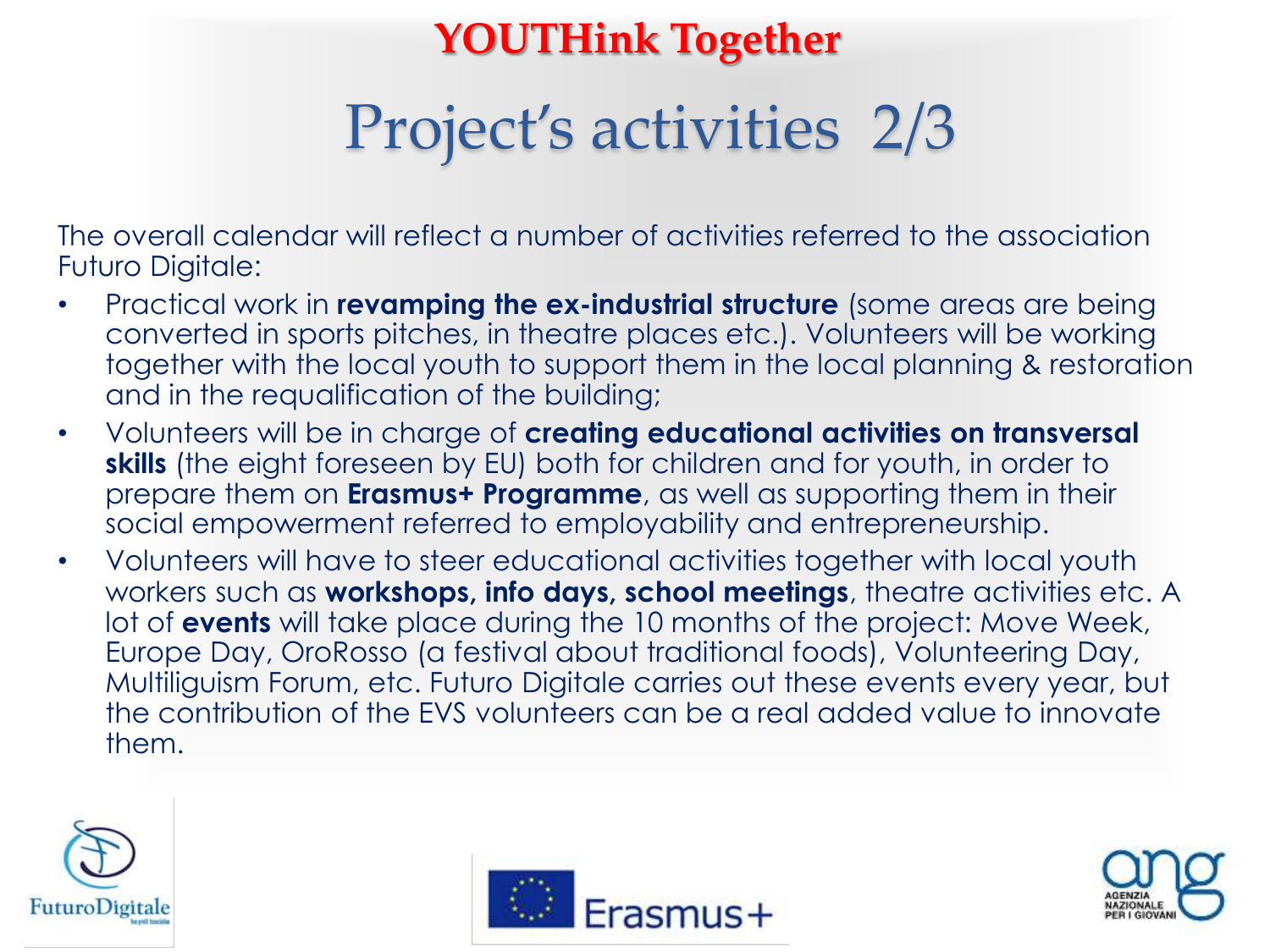### Project's activities 3/3

- Volunteers will organise **linguistic activities through language cafes** in order to support local youth to acquire better language skills both in English and in the volunteers' native language.
- Volunteers will have to back also Futuro Digitale's activities, such as **networking** (offline and online), conference organisation, **project writing** and revamping of digital documents.
- Volunteers will participate to the **local democratic meetings** which are regularly held by the local associations. Futuro Digitale is part of the NGO local forum. Volunteers will learn and understand how to cooperate with other associations and how to act in a democratic society.
- Volunteers will be **learning Italian** through regular sessions organised by Futuro Digitale.
- Volunteers will be formed also in **storytelling** as they will be working to tell the stories of their EVS as well as to engage other youth to be volunteers through Erasmus+. They will be formed by Futuro Digitale in how to tell stories and how to use digital tools to better express themselves.

The dissemination activities will be focused on a strategy of digital storytelling and organisation of offline events for the community. An important part of the project will be referred to the preparation and follow-up.

A very important a huge space will be offer to the implementation of a personal project created by the volunteer him/herself.

![](_page_11_Picture_9.jpeg)

![](_page_11_Picture_10.jpeg)

![](_page_11_Picture_11.jpeg)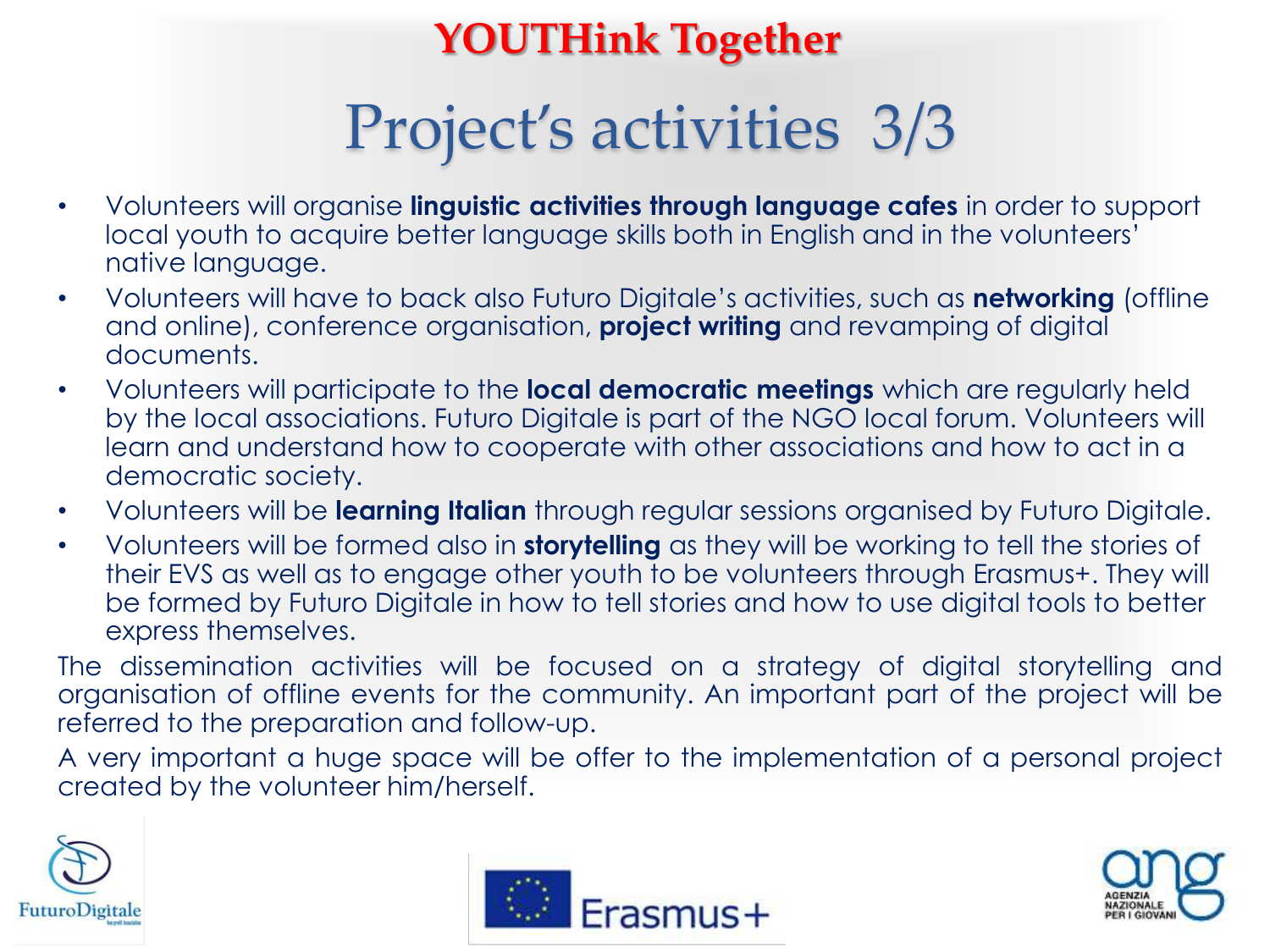### Accommodation **YOUTHink Together**

The volunteers will be accommodated in an **indipendent apartment** with a wonderful view on the Vesuvius. The apartment is at the second floor, furnished of everything, with two bedrooms (+ one that can be used if we will host interns), one bathroom, one kitchen/living room. Futuro Digitale will provide bicycles for the volunteers, so they can reach the venue(s) of the activities in few minutes and in a sustainable way  $\odot$ 

As regards the **food allowance**, each volunteer will receive a weekly amount of 40€. The life cost in the area is very cheap, so the pocket money (that is given monthly) will be enough to enjoy free time in the city and its surrounding. The **pocket money for the EVS in Italy is 115 € per month**.

From the beginning of the experience Futuro Digitale will focus on the language course for the volunteers, in order to put them in the condition of communicate with the local people as soon as possible.

![](_page_12_Picture_4.jpeg)

![](_page_12_Picture_5.jpeg)

![](_page_12_Picture_6.jpeg)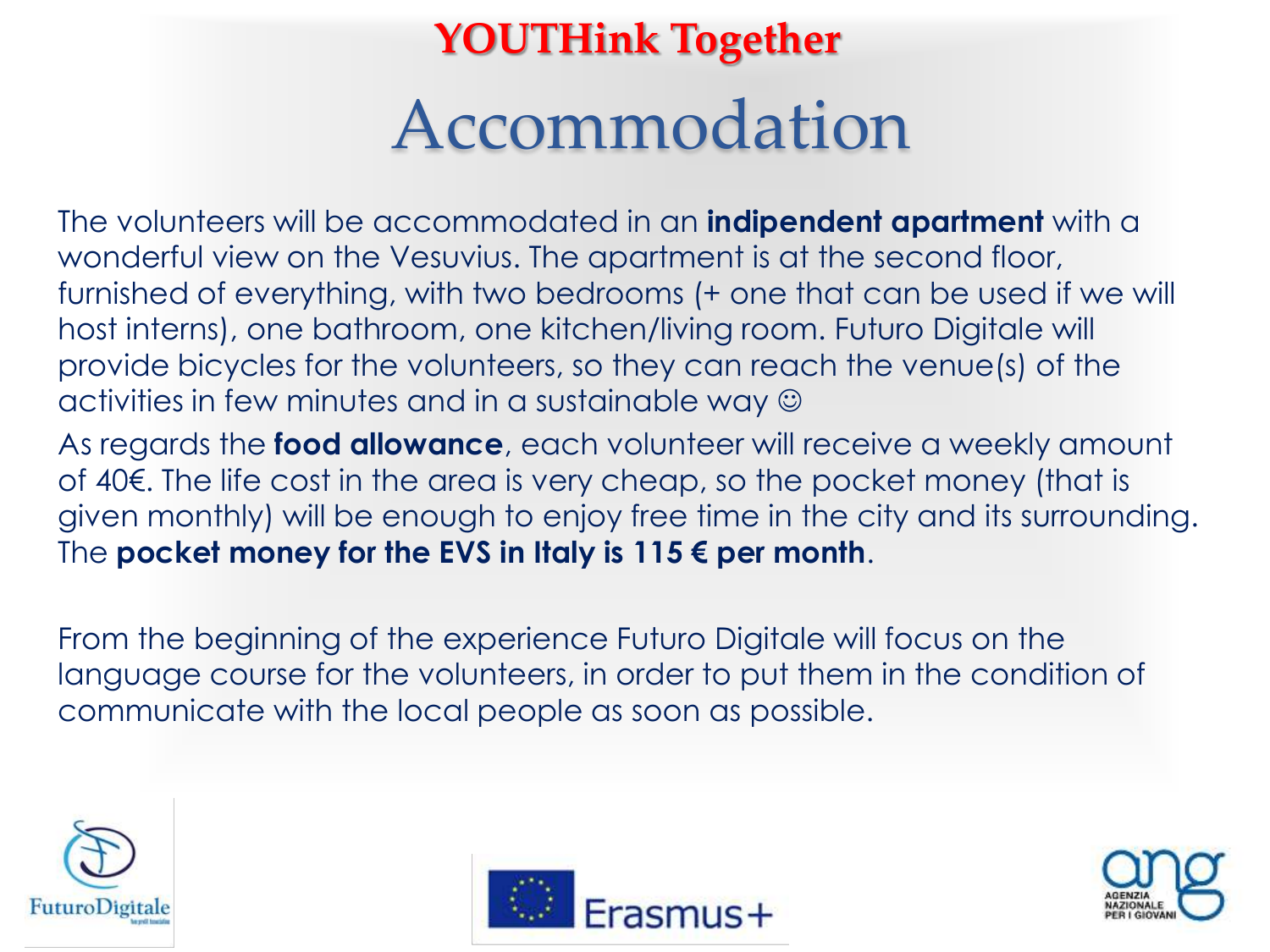![](_page_13_Picture_1.jpeg)

![](_page_13_Picture_2.jpeg)

The climate in Sant'Antonio Abate is warm.

Summers are very hot, with more than 30° maximum. Don't worry, the sea is very close!  $\odot$ 

Winters are cold, but not frosty. January is the coldest month, with an average of 4° minimum and 10° maximum.

So, bring some clothes suitable for a Mediterranean weather.

#### **What to bring also?**

It would be useful to bring with you also clothes useful for sport events and for activities outdoor, for the requalification of some part of the building, when we could use paints, colours and work tools.

![](_page_13_Picture_9.jpeg)

![](_page_13_Picture_10.jpeg)

![](_page_13_Picture_11.jpeg)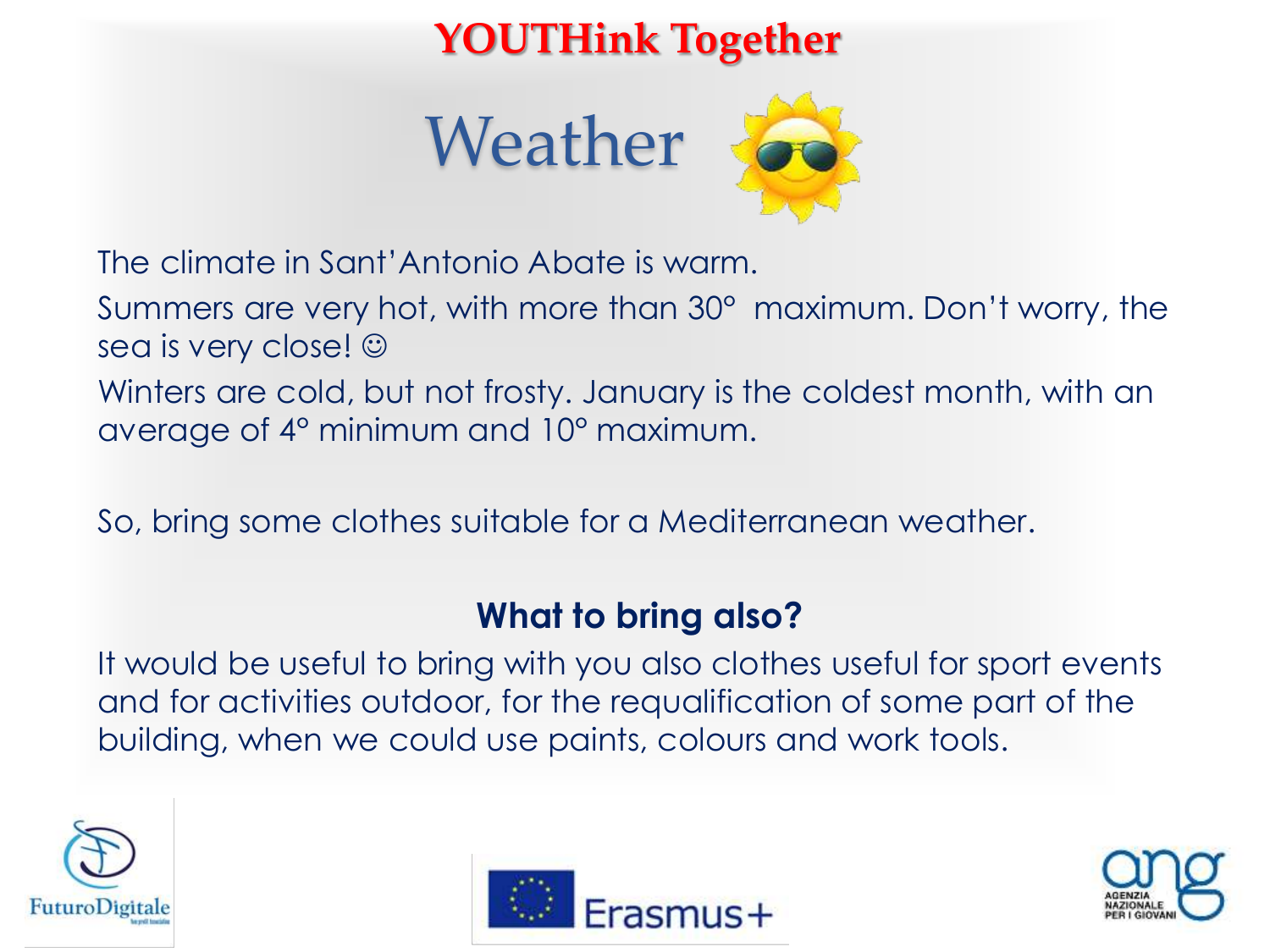# Training

As EVS volunteer, you will receive specific training during the implementation of the project.

- **1. Pre-departure Training**: preparation about the project, practical aspects, Country, activities, etc. This Training is done before starting the Service, by your Sending Organisation.
- **2. On-Arrival Training**: meeting with other EVS volunteers in Italy, intercultural learning, communication skills and understand EVS better. It is organised by the Italian National Agency for Youth.
- **3. Mid-Term Evaluation**: for evaluating how things are going, reflecting on positive experiences to enhance motivation. It is organised by the Italian National Agency for Youth.

Furthermore, during the activities, you will receive from the staff of Futuro Digitale, **specific training**, based on non-formal education and learning by doing.

![](_page_14_Picture_7.jpeg)

![](_page_14_Picture_8.jpeg)

![](_page_14_Picture_9.jpeg)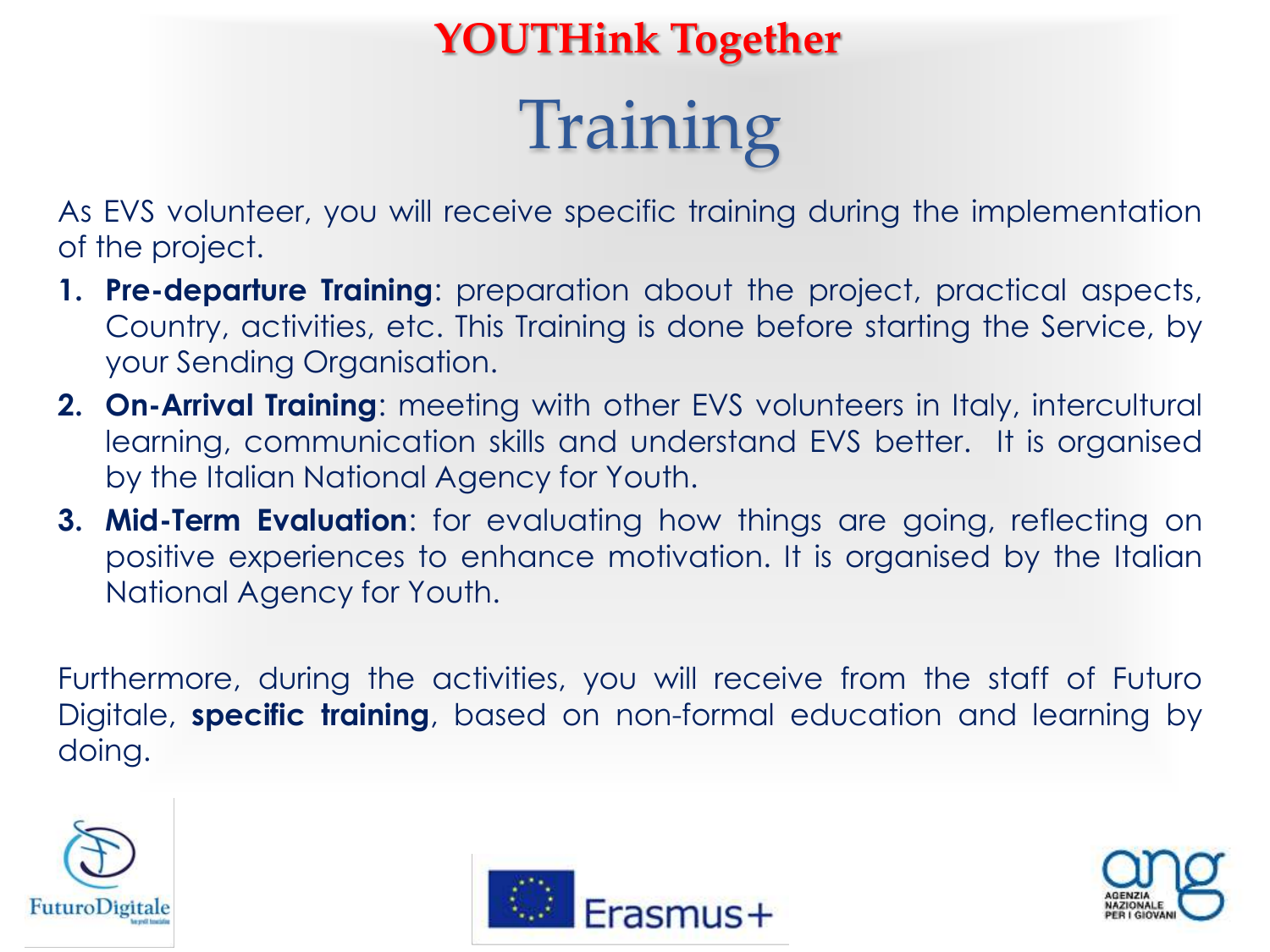![](_page_15_Picture_1.jpeg)

#### **What is Youthpass in EVS?**

The simple answer is that Youthpass in European Voluntary Service (EVS) is a Certificate which confirms the participation of volunteers and describes their specific EVS project. It is also a Certificate that describes what volunteers learned during their project using the Key competences for Lifelong Learning as a framework.

And the more sophisticated answer is that Youthpass and the linked political context offer recognition of non-formal learning within the Youth in Action Programme.

#### **Why Youthpass?**

For volunteers Youthpass is the official proof of their active participation in a European Voluntary Service project. They can use it as a reference when they apply, for instance, for a job or an educational course. But a Youthpass also means - more importantly - recognising their own active participation in a project, their mobility experience and emphasising their ability to learn from this intercultural experience and to develop personally and professionally.

*Source: Youthpass in European Voluntary Service, Youthpass.eu*

![](_page_15_Picture_8.jpeg)

![](_page_15_Picture_9.jpeg)

![](_page_15_Picture_10.jpeg)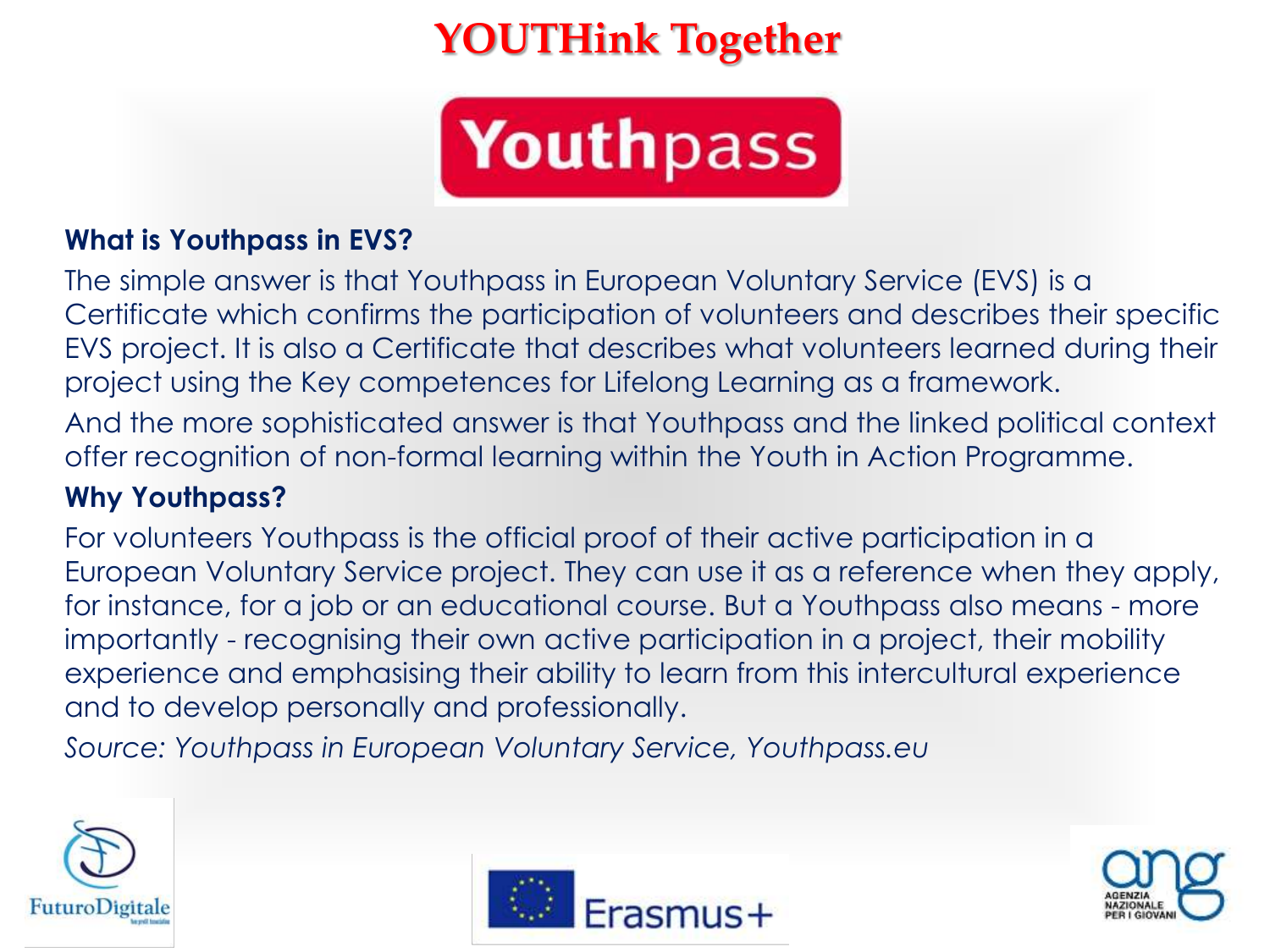### Some pictures **YOUTHink Together**

![](_page_16_Picture_1.jpeg)

![](_page_16_Picture_2.jpeg)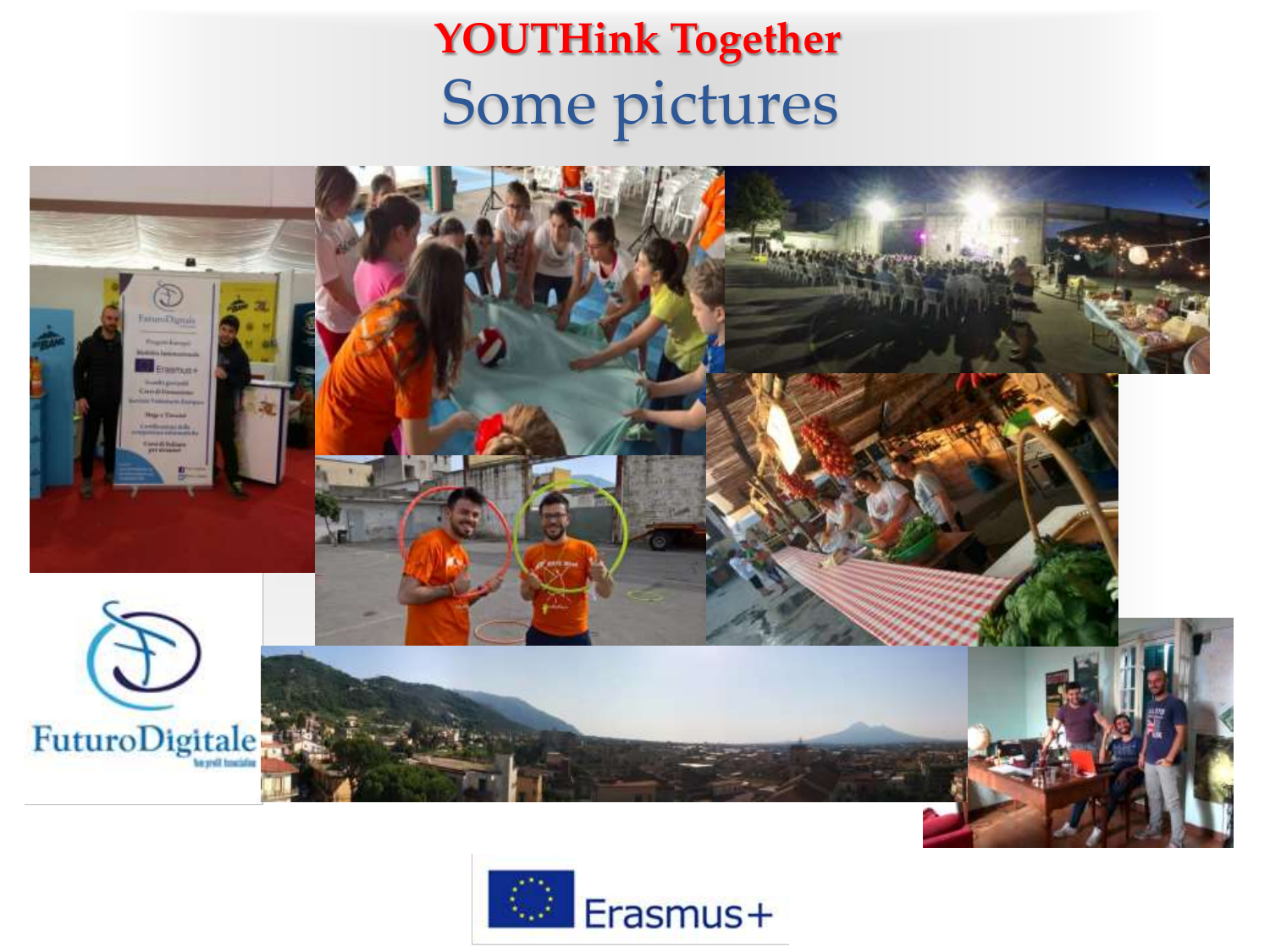## How to apply?

#### **Basing on the Country of departure, you have to apply to the related Sending Organisation.**

![](_page_17_Picture_3.jpeg)

For Spanish candidates: contact Maria: [europaqui@gmail.com](mailto:europaqui@gmail.com) , sending your CV and Motivational letter, possibly in English.

![](_page_17_Picture_5.jpeg)

For Swedish candidates: contact Joana Pinheiro at [joana.pinheiro@globalakronoberg.se](mailto:joana.pinheiro@globalakronoberg.se) , sending your CV and Motivational letter, possibly in English.

**Deadline** for application: **26 February 2017** 

![](_page_17_Picture_8.jpeg)

![](_page_17_Picture_9.jpeg)

![](_page_17_Picture_10.jpeg)